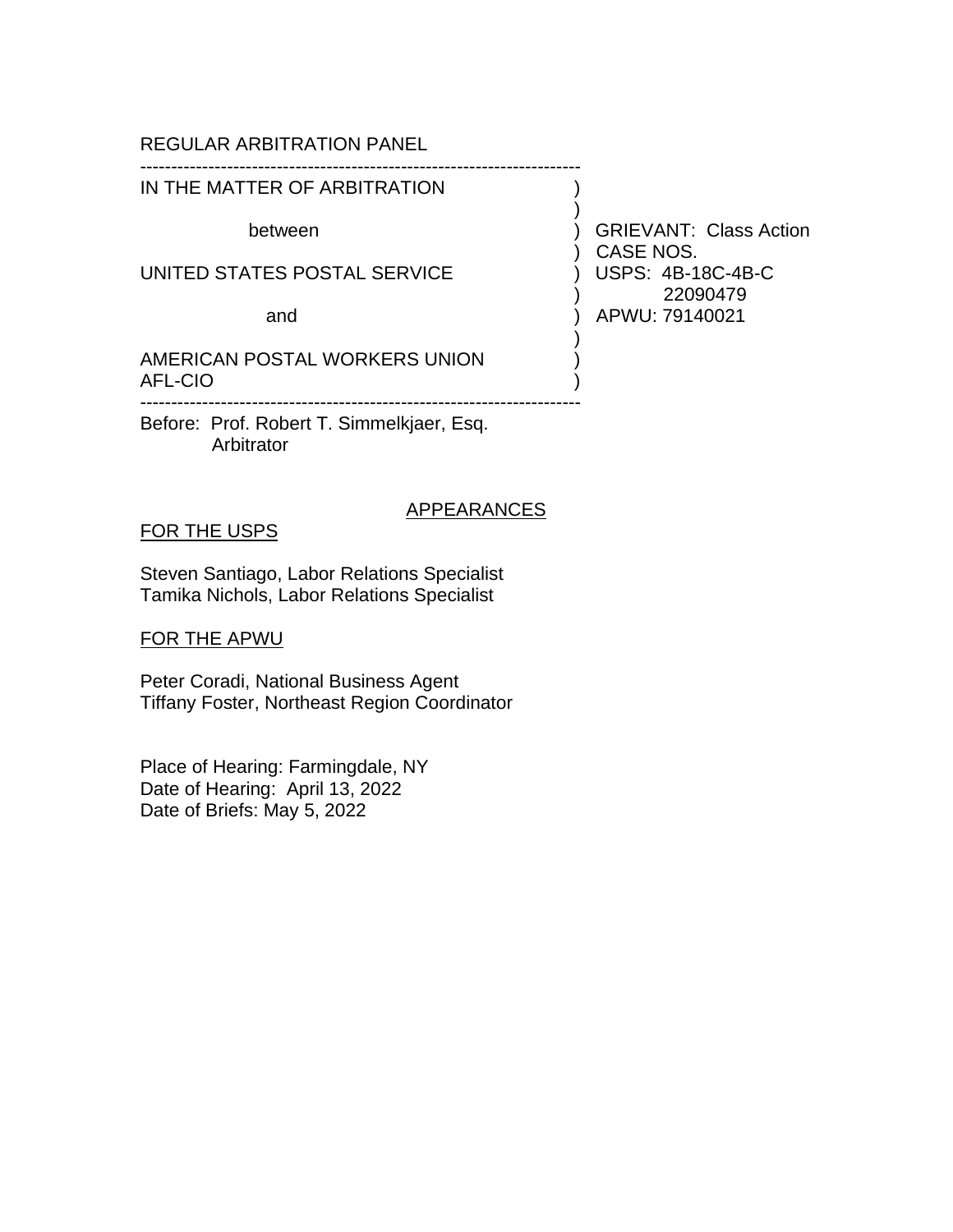## **AWARD**

The Service violated the National Agreement when it failed to comply with

the September 5, 2018 Step 4 Settlement Agreement and the September 9, 2021

Settlement Agreement. Accordingly, the Arbitrator issues the following:

## Remedy

- 1) The Service is ordered to comply with the National Agreement, specifically, the September 5, 2018 Step 4 Settlement Agreement and the September 9, 2021 Settlement Agreement.
- 2) Management shall cease and desist from performance of the clerk craft bargaining work, including TACS.
- 3) Management shall grant the Lead Clerk and all applicable clerk craft employees access to all TACS reports. It shall further eliminate access restrictions on back-ups and eliminate the 30-day interval language for clerks holding duty assignments containing TACS duties.
- 4) The Service is ordered to immediately provide the TACS training course number 31267-01, in person, 8-hour classroom training to the appropriate clerks in the Syosset, New York Post Office. Those clerks who have not been fully trained shall not be held accountable for any timekeeping errors.
- 5) In accordance with the JCIM, Article 1, page 2, clerk craft in the Syosset Post Office shall be made whole, at the Level 7 overtime rate, for all the time Management spent performing clerk craft duties. The Arbitrator remands this portion of the remedy to the local parties to determine the appropriate monetary compensation to be afforded to the impacted clerks for the period of October 25, 2021 to the present.
- 6) The Arbitrator shall retain jurisdiction sine die to address any issues that may arise in the implementation or interpretation of the remedy portion of this Award.

 **Robert T. Simmelkjaer** June 13, 2022 Robert T. Simmelkjaer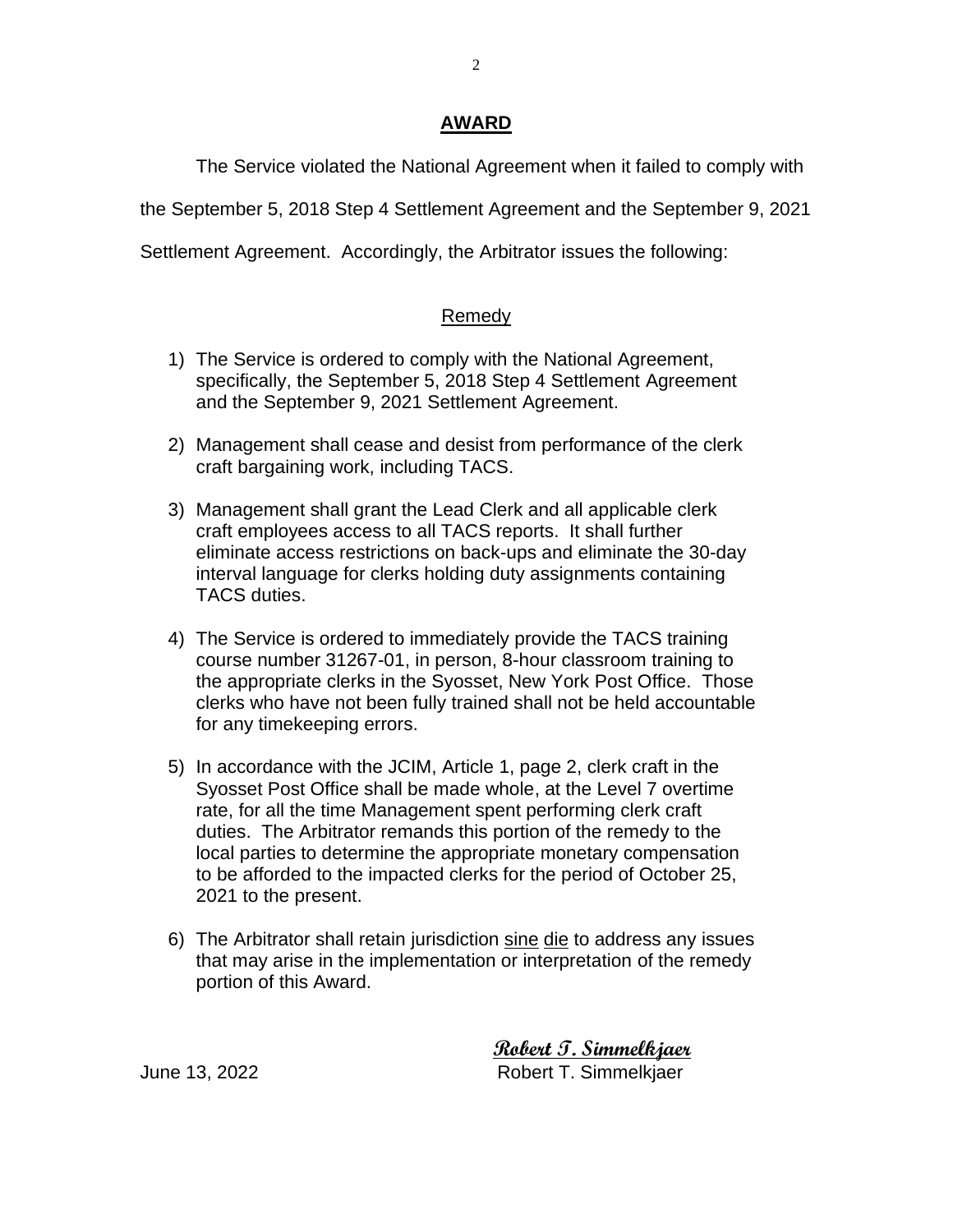## **BACKGROUND**

Pursuant to the procedure for arbitration contained in the National Agreement between the United States Postal Service (hereinafter the "Service") and the American Postal Workers Union, AFL-CIO (hereinafter the "Union"), the undersigned was selected as Arbitrator to hear and determine the following:

ISSUE: Did the Service violate the National Agreement when it failed to comply with the September 5, 2018 Step 4 Settlement Agreement and the September 9, 2021 Settlement Agreement? If so, what shall be the remedy?

At the hearing, the parties were given ample opportunity to present their respective positions, including testimonial and documentary evidence, to directly examine and cross-examine the witnesses. The record consists of two (2) Joint Exhibits and fourteen (14) Union Exhibits. The parties also submitted several arbitration awards.

# **RELEVANT CONTRACT PROVISIONS**

# PRE-ARBITRATION SETTLEMENT AGREEMENT

| Date: September 9, 2021      | <b>Offices: Former Northeast</b> |
|------------------------------|----------------------------------|
|                              | <b>Area Districts</b>            |
| GATS No. B 10C-4B-C 16670982 | <b>Grievant: Class Action</b>    |
|                              | Union No. N2016102               |

ISSUE: TACS Duties and Responsibilities/Lead Clerks

As a final and complete settlement of the subject grievance, and without prejudice to the position of the United States Postal Service or the American Postal Workers Union, AFL-CIO in this or any other case, the following resolution has been entered into by the parties:

In full resolution of the issues identified in the instant dispute, the undersigned agree to resolve the instant grievance for a one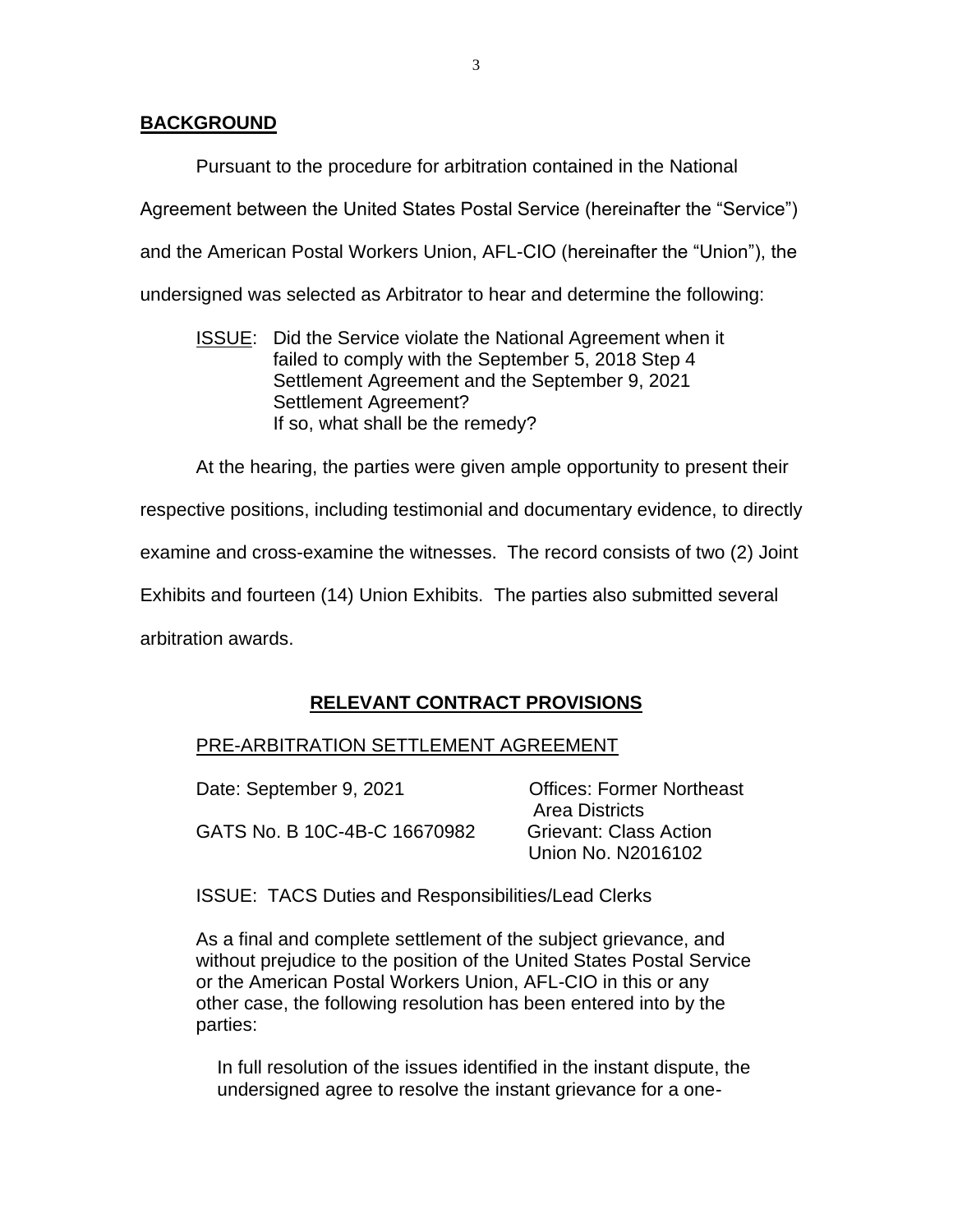time lump sum payment of \$25,000,000.00 (twenty-five million dollars). The Postal Service will supply the Union with a list of employees who have held Lead Clerk Bids since February 4, 2016. The APWU will provide a listing of employee names, EINs, and amounts to be disbursed to each employee (less appropriate deductions).

It is further agreed that \$2,500,000.00 (two million five hundred thousand dollars) will be withheld from the initial disbursement. After January 1, 2022 the APWU will provide a listing of employee names, EINs, and amounts to be disbursed to each employee who will receive the remaining funds. The total combined amount of the two disbursements shall not exceed \$25,000,000.00 (twenty-five million dollars).

This agreement settles any other grievances in locations in the former Northeast Area on this issue which may be pending, held, or have been initiated/filed at any level of the grievance procedure as of the date of the signing of this agreement.

The APWU agrees to a moratorium and will not initiate grievances or identify in any grievance any date as an infraction date on the issue of Lead Clerks performing TACS duties for a 45-day period beginning with the signing of this agreement.

The parties reaffirm that the language in two national Step 4 settlements (Q10Q-4O-C 15194931 /HQTC20150814 and Q15C-4Q-C18000314 / Q15-4Q-C 18273555) provides that Lead Clerks perform the duties associated with the Lead Clerk Clock Office Role in TACS. The Step 4 settlement of Q15C-4Q-C18000314 / Q15C-4Q-C 18273555 provides the language which assures Lead Clerk Clock Office Role duties are performed by Clerk Craft bargaining unit employees.

**"This will ensure that the TACS duties associated with the Lead Clerk Clock Office Role are performed by Clerk Craft bargaining unit employees."** (Bold Face added for Emphasis).

These duties include, but are not limited to:

- 1. Enter, correct and delete leave (any type) into TACS, which has not been entered via eRMS.
- 2. Enter employee moves into TACS,
- 3. Enter missing time into TACS,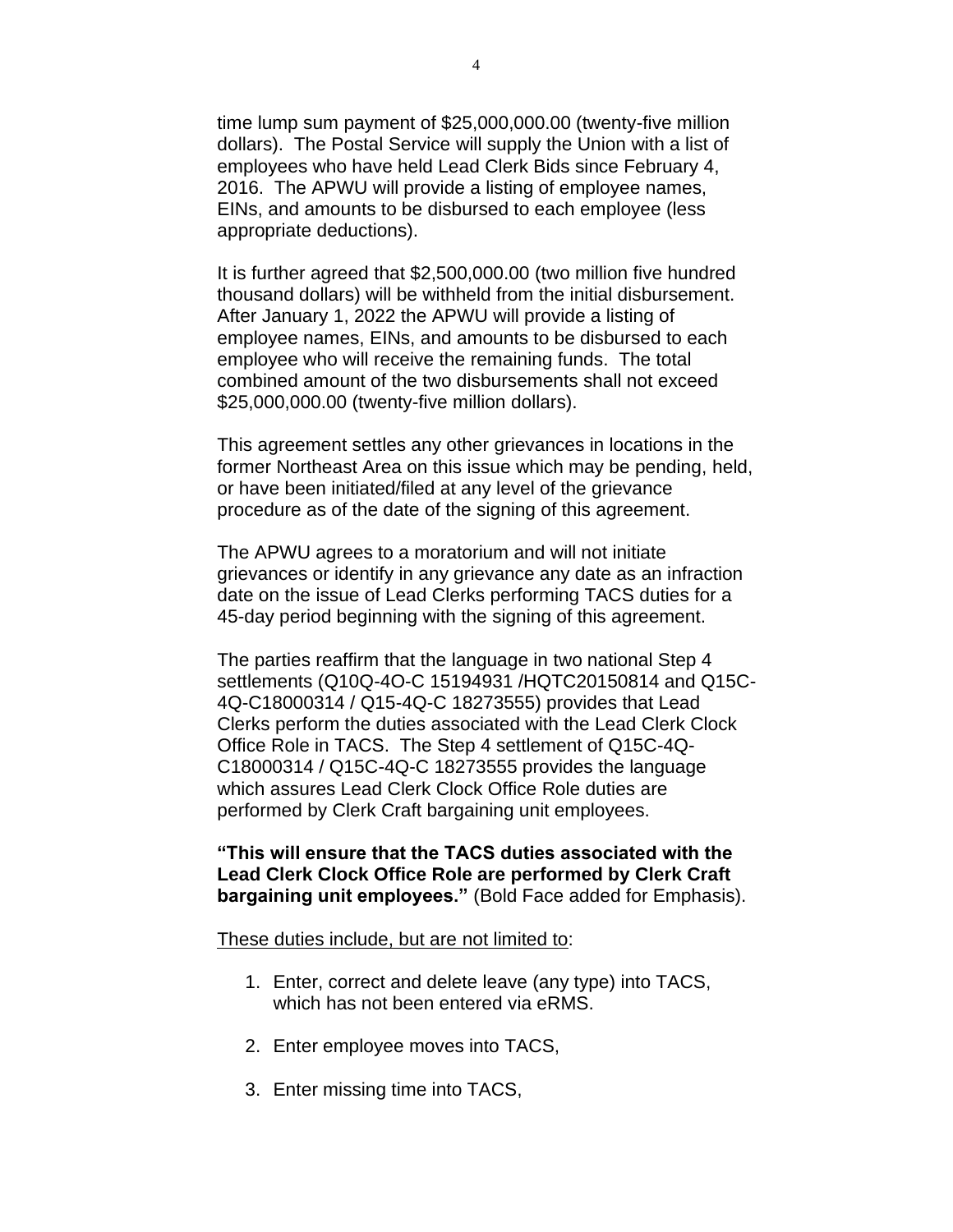- 4. Correct clock ring errors,
- 5. Enter "no lunch" rings into TACS,
- 6. Enter guaranteed time,
- 7. Enter clock rings as per PS Form 1260 and PS Form 1261,
- 8. Enter disallowed time as per PS Form 1017-A and PS Form 1260 or PS Form 1261,
- 9. Enter overtime transactions (Scheduled or Unscheduled),
- 10. Duties associated with entering PS Form 3189, Change of Schedule,
- 11. Enter higher level,
- 12. Run TACS reports,
- 13. Maintain files of forms that support time and attendance entries.
- 14. Assist the supervisor in preparation and/or submission of a properly approved Form 2240 payroll adjustment.

The parties agree the lead clerk(s) performs the TACS duties identified above for all bargaining unit employees within the facility.

The following actions must be completed within 45 days of the signing of this settlement:

Management and Local APWU Union Officials will meet to discuss the necessary actions which must be taken to successfully effectuate compliance with this settlement.

1. Pursuant to the Step 4 Agreement Q15C-4Q-C18000314 / Q15C-4Q-C 18273555, in facilities that qualify for more than one (1) Lead Clerk duty assignment, not all Lead Clerks must be assigned TACS duties, however, management must provide the required Lead Clerk Clock Office Role training to additional Lead Clerks in order to provide appropriate coverage for each tour (F1 Mail Processing), days off and leave. This will ensure that the TACS duties associated with the Lead Clerk Clock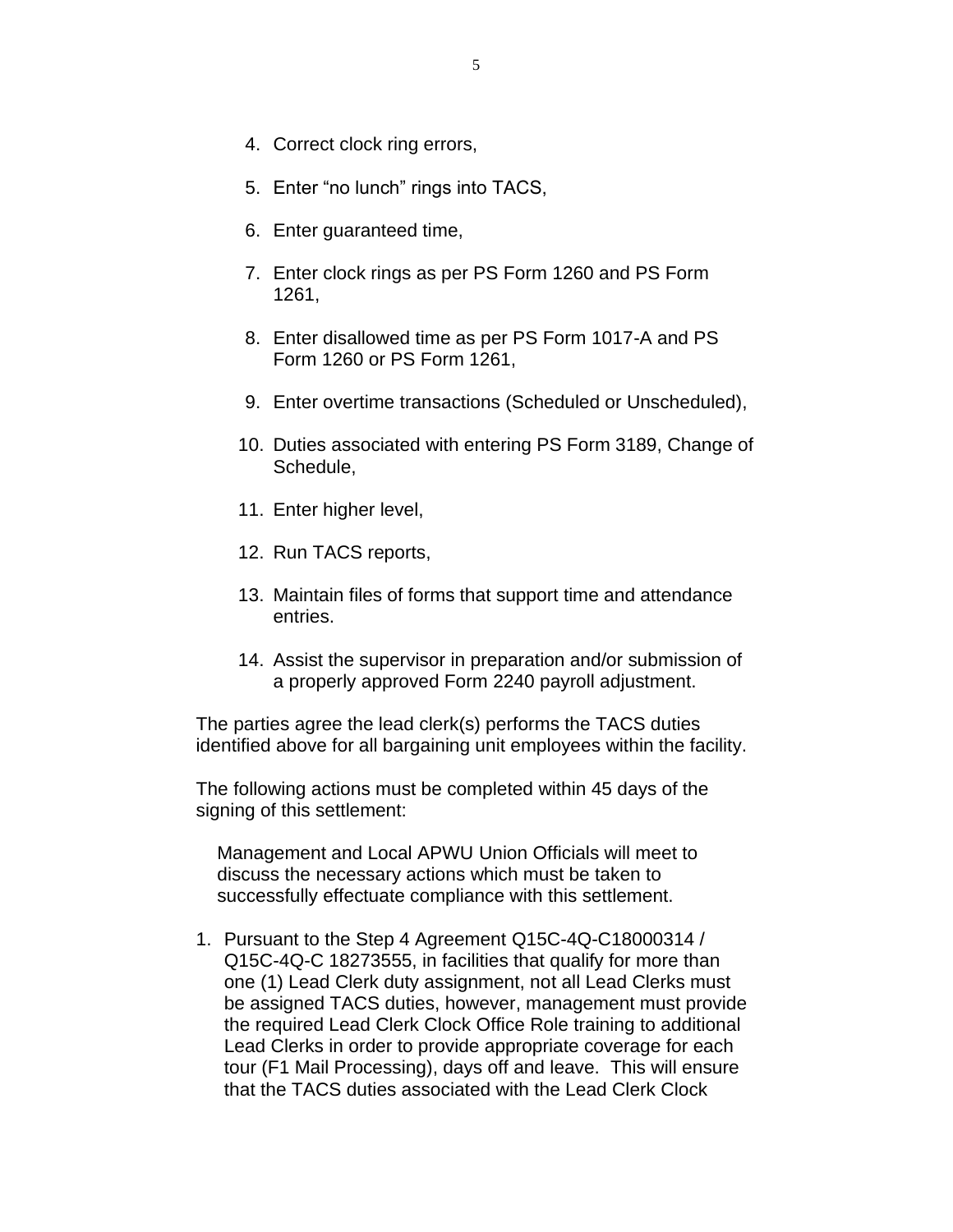Office Role are performed by Clerk Craft bargaining unit employees.

- 2. Management will determine the number of Lead Clerks needed to perform the TACS duties in the Lead Clock Office Role in facilities where there are more than 1 Lead Clerk.
- 3. If there is a mail processing location where no clerks have been given the Lead Clerk Clock Office Role training and Lead Clerks are not performing any TACS duties:
	- a. Identify all Lead Clerks in Facility by Seniority
	- b. Assign TACS duties to Senior Clerk(s) or make mutual agreement with local union to an alternate Lead clerk(s) in lieu of the senior clerk to be assigned the TACS duties pursuant to the Step 4 Q15C-4Q-C18000314 / Q15C-4Q-C 18273555.
- 4. Management will also consult with the Local Unions to ensure compliance with all necessary LMOU provisions when changing or adding to an occupied duty assignment.
- 5. HR Local Services must take the necessary actions with HRSSC to officially add "Shall Perform TACS Duties – Must complete required TACS training" to the HCES Job Comments on the current Lead Clerk duty assignments that will be performing TACS duties.
- 6. Pursuant to the Step 4 Agreement Q15C-4Q-C18000314 / Q15C-4Q-C 18273555, the added job comments cited in the above paragraphs will continue to be included on future bid postings for those Lead Clerk duty assignments designated to perform TACS duties.
- 7. Learning Development & Diversity (L D & D) must run a training report of those Lead Clerks to identify who has not received the required TACS training. Those who have not been trained and have been designated to perform the duties, must complete the following courses in accordance with the CBA:
	- a. Lead Clerk Overview Training
	- b. Time and Attendance Collection System Supervisor **Training**
- 8. If any employees identified above have received the above training, but they haven't performed any of the tasks associated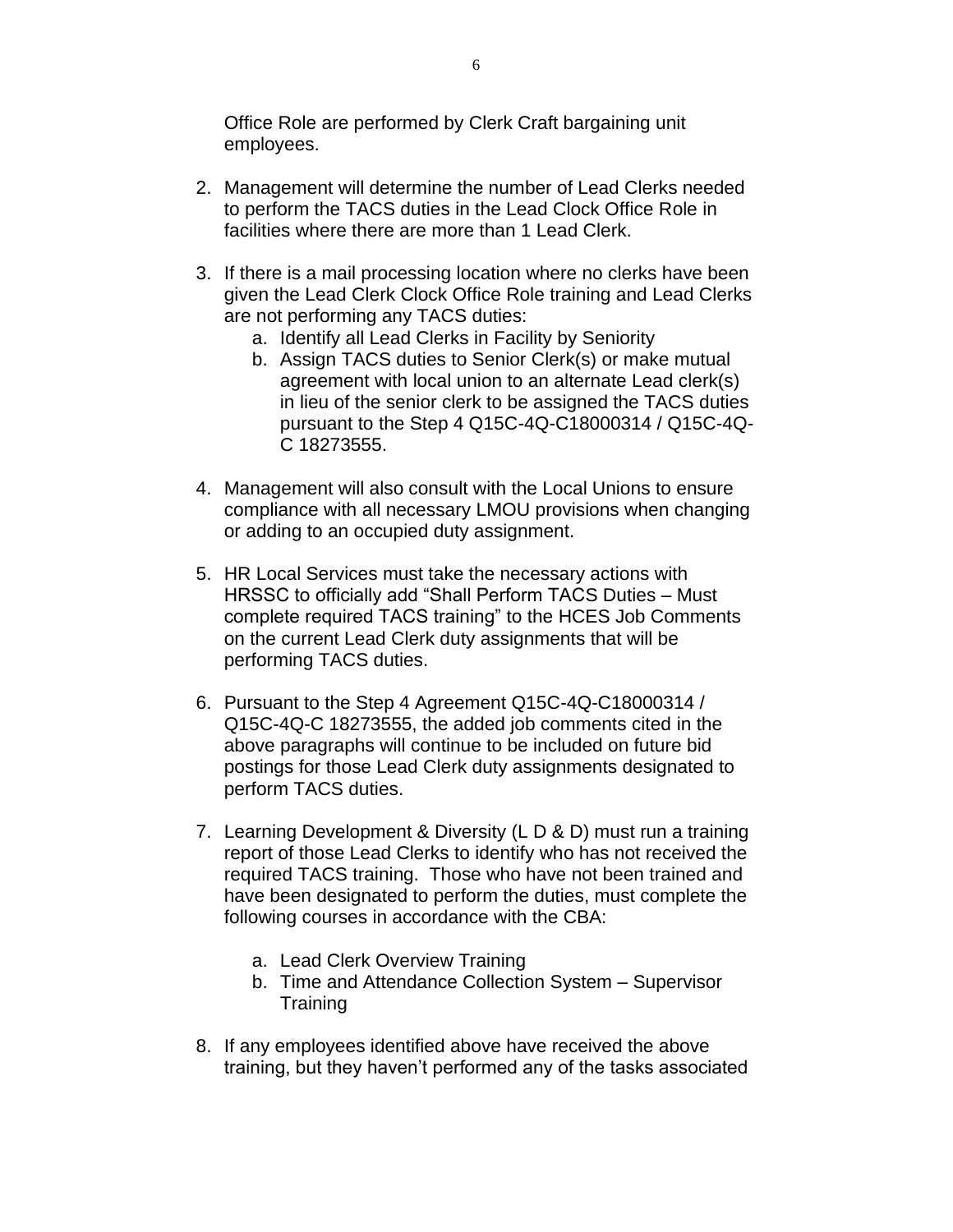with this training additional training and/or brush up training will be provided without delay.

9. Operations, HR Local Services and LD &D must make arrangements with the District TACS Coordinator to schedule all necessary training with the agreed upon 45 days.

Except as provided herein, it is understood by the parties that this Agreement is full and final resolution of the instant grievance and the USPS will be relieved from any further liability concerning the instant grievance/dispute and any other grievances on this issue which may be pending, held or have been initiated/filed at any level of the grievance procedure in the former Northeast Area as of the date of the signing of this agreement.

## SETTLEMENT AGREEMENT BETWEEN THE UNITED STATES POSTAL SERVICE AND THE AMERICAN POSTAL WORKERS UNION, AFL-CIO

## Re: Q15C-4Q-C18000314 / Q15C-4Q-C 18273555

The parties recently met at Step 4 of the grievance-arbitration process to discuss the above referenced grievances, initiated at Step 4 by the American Postal Workers Union (APWU). The time limits were extended by mutual agreement.

The issue in case # Q15C-4Q-C18000314 is whether employees occupying Lead Clerk duty assignments and who perform timekeeping duties must be given access to the Enterprise Resource Management System (eRMS).

The issues in case #Q15C-4Q-C 18273555 are 1) whether the February 4, 2016, Step 4 settlement agreement regarding Q10C-4Q-C 15194931/HQTC20150814, requires that Lead Clerks who are not assigned timekeeping duties be provided the same Time and Attendance Collection (TACS) training as those Lead Clerks who perform such duties; and 2) whether all non-supervisory/nonmanagerial TACS duties have been assigned to the Clerk Craft.

After further review and discussion, it is mutually agreed to resolve the disputes in accordance with the following understanding of the parties: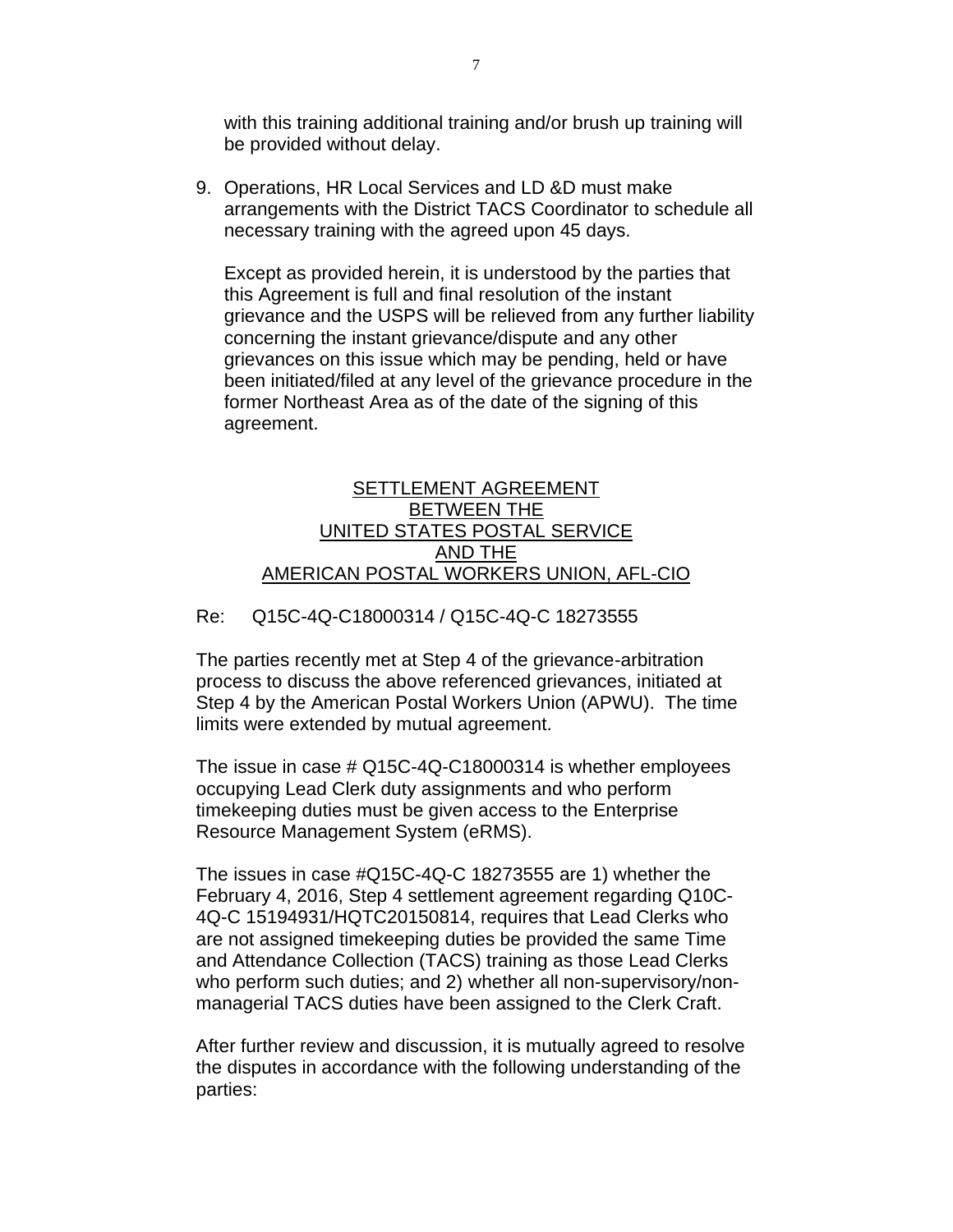- 1. ERMS is identified as a Management tool, accessible to management, used to monitor and manage employee attendance. In accordance with the Clerical Work MOU, the Clerk Craft Jobs MOU and the Q10C-4Q-C 15194931/HQTC20150814 national settlement dated February 4, 2016, employees assigned the Lead Clerk Clock Office Role in TACS are not prohibited from entering supervisor approved leave into TACS. The Lead Clerk Clock Office Role was created in TACS in accordance with the 2010 Agreement which established the Lead Clerk positions and returned this type of administrative/technical work to the bargaining unit.
- 2. In accordance with the February 4, 2016, Step 4 settlement agreement, all Lead Clerks must receive required training. The required training for Lead Clerks assigned the Lead Clerk Clock Office Role in TACS is:

Course #31267-01 Time and Attendance Collection Systems – Supervisor Training

- a) In facilities that qualify for more than one (1) Lead Clerk duty assignment, not all Lead Clerks must be assigned TACS duties, however, management must provide the required Lead Clerk Clock Office Role training to additional Lead Clerks in order to provide appropriate coverage for each tour (F1 Mail Processing), days off and leave. This will ensure that the TACS duties associated with the Lead Clerk Clock Office Role are performed by Clerk Craft bargaining unit employees.
- b) If, in the future, the Postal Service makes changes to the Lead Clerk Clock Office Role training, to remove modules that are exclusive to supervisors and unnecessary for Lead Clerks, or to make updates to the Lead Clerk Office Role, Labor Relations at the national level will provide notification to the Union in accordance with Article 19 of the collective bargaining agreement.
- c) If the Postal Service migrates non-managerial/nonsupervisory timekeeping duties into applications other than TACS, the associated work will either continue to be available in TACS for performance by the Clerk Craft or access to the application(s) will be given to Clerk Craft employees for the performance of such work.
- d) Effective with the signing of this agreement, TACS duties may be included by local management in the Lead Clerk duty assignment postings for those duty assignments properly designated to perform the Lead Clerk Clock Office Role in TACS.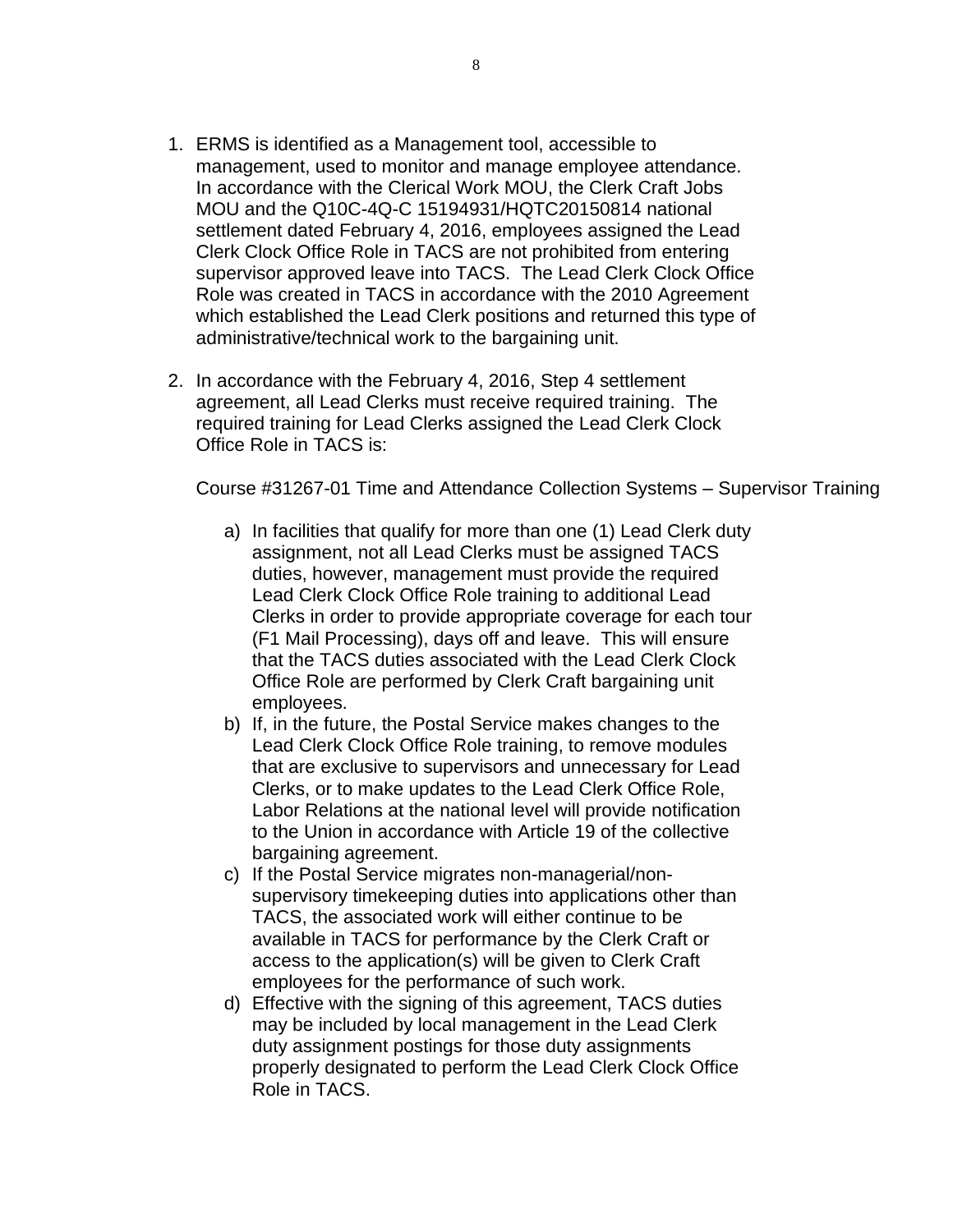- e) In facilities with Lead Clerks in duty assignments previously posted and awarded, who are currently performing TACS duties or that TACS duties were annotated on the bid posting, they will be grandfathered into this Agreement. If not previously provided, they will receive the required training, course #31267-01.
- f) In facilities with Lead Clerks in duty assignments previously posted and awarded, and there are no Lead Clerks currently performing the TACS duties, the senior Lead Clerk in the facility will receive the required training, course #31267-01, and be assigned to perform the TACS duties. The parties at the local level may mutually agree to an alternative Lead Clerk in the facility to be trained/assigned in lieu of the senior Lead Clerk.
- g) In facilities where there are multiple Lead Clerks, those Lead Clerks who have not been assigned timekeeping duties, are not required to receive the above referenced training. However, it is recommended they receive LMS Course #10025624, Lead Clerk Overview Training.

The parties further agree that any local grievances held in abeyance that remain unresolved by this agreement are subject to the grievance/arbitration procedure at the local/regional level.

Date: 9/5/2018

# **CONTENTIONS OF THE PARTIES**

## Union Position

The Union, in addition to several procedural issues, maintains on the

merits that the Service neither complied with the parties' September 5, 2018 Step

4 Settlement Agreement nor their September 9, 2021 Pre-Arbitration Settlement

Agreement when Management continued to perform TACS duties in the Syosset,

New York Post Office through March 2022 while clerk craft employees in the

Syosset Post Office were denied the requisite TACS training and access.

Specifically, the Union maintains that clerks have been denied the proper training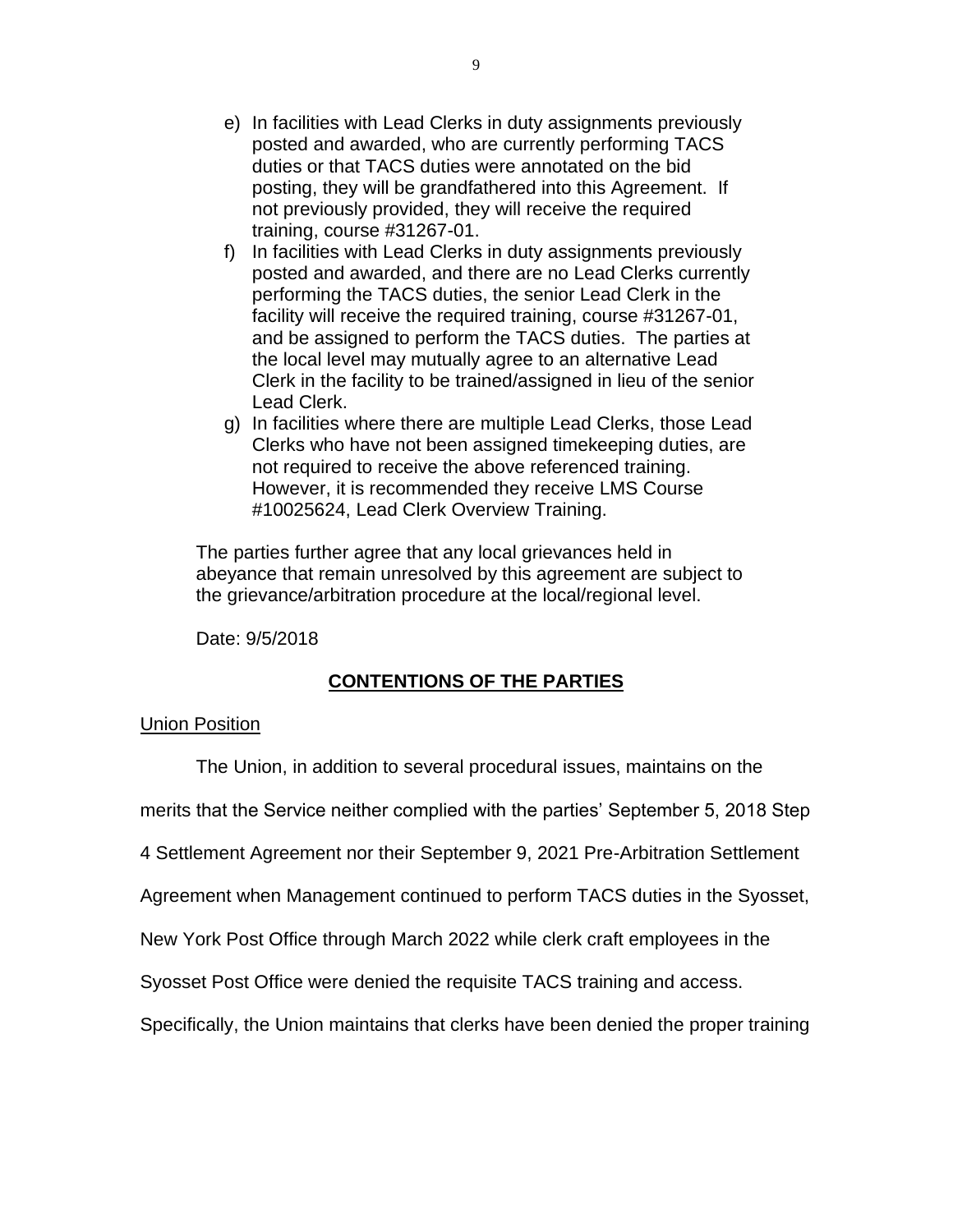course number 31267-01, in-person and 8-hour classroom training appropriate for them to perform TACS duties as per the Settlement Agreements.

The Union further maintains that in lieu of providing the clerk craft in the Syosset Post Office with required training, Management has been performing TACS duties as evidenced by User Log Reports and Employee Everything Reports.

#### Procedural Issues

The Service has raised several procedural issues that it maintains should enable it to prevail in the instant case.

First, it notes that the Service failed to provide either a Step 1 answer or a Step 2 decision. It was also unrebutted that no Step 3 meeting took place in the instant case.

The Union further notes that "the Service failed to cite one simple contractual provision to support its position." The Union takes issue with the Service advocate's claim at the hearing that Fred J. Hrinuk, Labor Relations Specialist, did not receive pages 92 through 109 of Joint Exhibit No. 2. According to the Union, "the Union's Step 2 appeal, Step 3 appeal and Step 3 additions and corrections 'establish that those pages were in fact included in the instant case file.'"

The Union objects to irregularities in the Service's representation as to its intention of calling Karen Barber, a retired Management official, as a witness. The Service's indecisiveness regarding Ms. Barber's testimony (she did not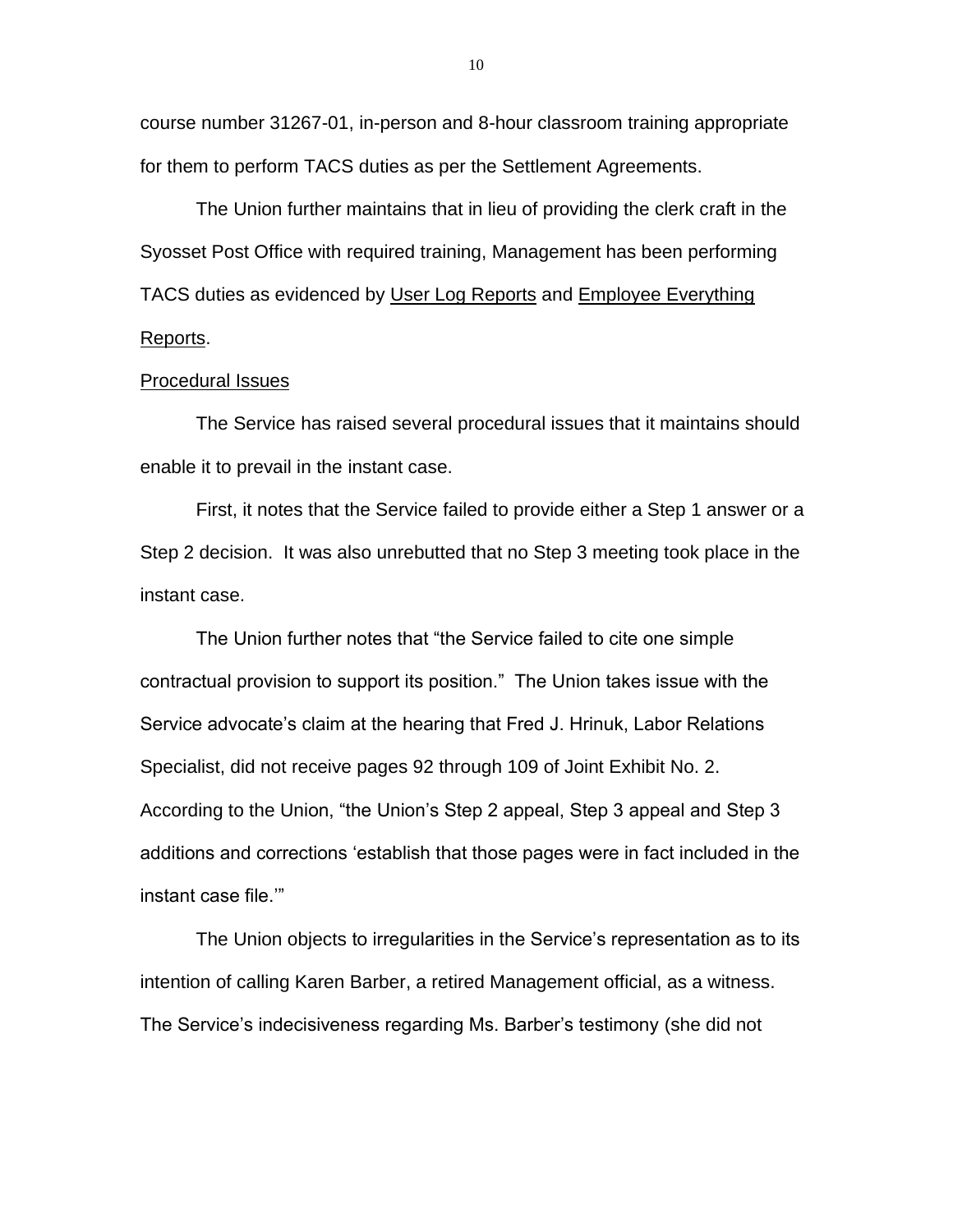testify) caused the Union to keep Mr. Brooks, APWU National Clerk Division Director, "on standby for 4 plus hours."

The Union objected to the testimony of Postmaster Dioenis "Dee" Perez, Syosset Postmaster, because PM Perez failed to meet Ms. Michelle Nadeau ("Nadeau"), Long Island Area Locals ("LIAL")Executive Vice President, at Step 2 as per Article 15. Moreover, Steward of Record Nadeau was "denied the opportunity to interview multiple individuals in the instant case," including Management officials Monteleone, Perez, Rein, Santiago and Jablonsky, in violation of Articles 15 and 17. Also, LRS Hrinuk in his Step 3 decision gave assurances that "District Labor Relations would arrange for the outstanding requested information to be provided and for the requested interviews to be conducted."

Nadeau testified that the Service complied with her Request for Information (RFI"), but she was not able to conduct the interviews.

#### **Testimony**

Ms. Michelle Nadeau ("Nadeau"), Executive Vice President, LIAL, testified that the Syosset Post Office did not comply with the September 9, 2021 Settlement Agreement. As a result, she filed a grievance.

Referring to an email exchange she had with Lauren Rein, Supervisor of Customer Service, Nadeau testified that she did not receive a Step 1 Answer. (Jt. Ex. #2 @ 62-66). In her recollection, SCS Rein did not dispute the Union's contention that Lead Clerk, Corey Johnson, had not been performing TACS functions in the Syosset, Long Island Post Office. Shop Steward, Geneane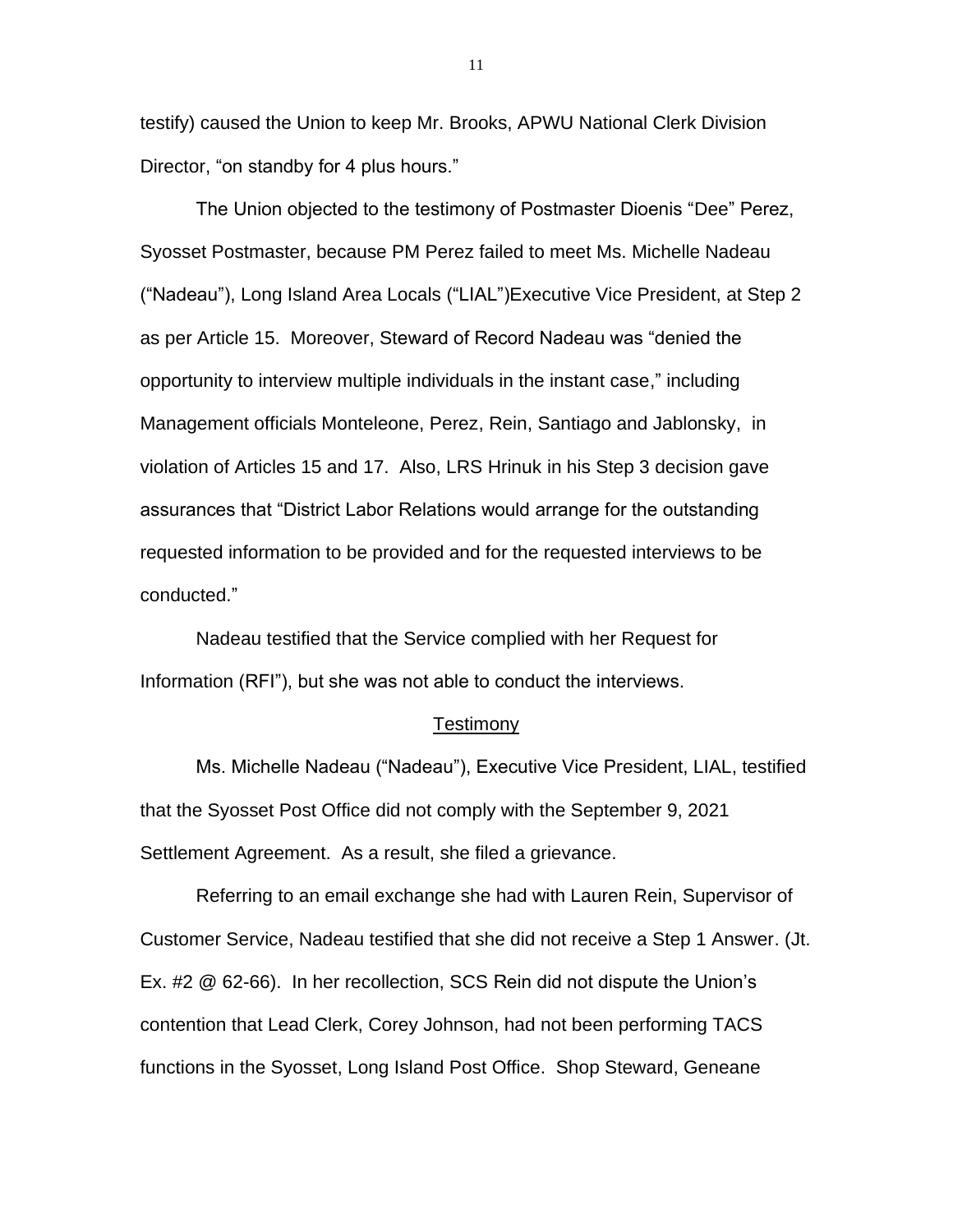Abramson, denied that any agreement had been reached with Management to extend the 45 days allocated to the Service to comply with the Settlement Agreement. She noted that a shop steward could not violate the agreement once the moratorium expired on October 24, 2021.

Nadeau referred to the TACS duties to be performed by the clerk craft delineated in the Settlement Agreement of September 9, 2021. She testified that the User Log Reports for Syosset, NY indicate that Management officials performed TACS duties after the 45-day moratorium ended on October 25, 2021. For example, Supervisor Casco performed TACS or clerk craft work on October 26, 2021 for two hours. (Jt. Ex. #2 @ 156). In addition, the Employee Everything Reports document numerous timekeeping entries made by several Management officials from October 23, 2021 through November 5, 2021.

For example, Employee Haldi, ID No. 04406283 performed TACS duties on October 28, 2021 for six hours (6.00 BT to 12.00 ET); and Employee Haldi, ID No. 01560691 performed 11.50 (6.00 BT to 17.50 ET) hours of TACS duties on October 30, 2021.

Records show Lauren Rein (01560691) and Branden Casco (04406263) are Managers, notwithstanding their ID Nos. on the Employee Everything Report. (U. Ex. #8).

Union Exhibit #9 shows that Management continued performing TACS duties into March 2022 as evidenced by the User Log Reports. These reports reveal the individual's name, User ID date, time logged on/off, and the amount of time spent performing TACS duties. Among the Managers documented on the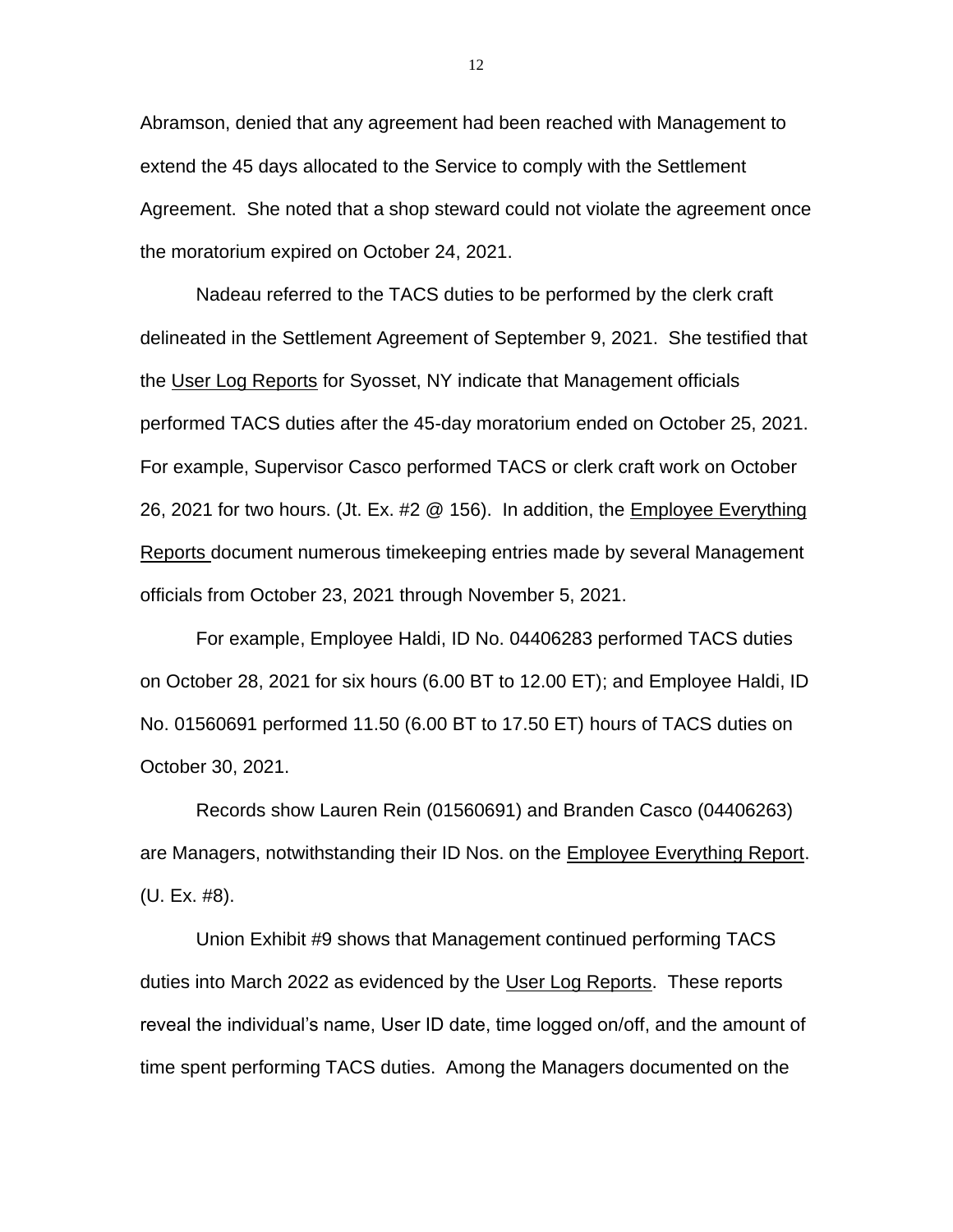User Log Reports as performing TACS duties from November 27, 2021 through March 11, 2022 were: PM Perez, Supervisor Casco, and Supervisor Rein. (U. Ex. #9).

Nadeau further testified that on November 4, 2021, she requested "TACS User Log Reports from 10/25/2021 to the present, EAS Log-In ID Numbers and corresponding PS Form 3971s, PS Form 1260 for all entries made in TACS from 10/25 – present." This information was received. (Jt. Ex. #2  $\omega$  156-158). However, Casco continued to perform TACS duties after the moratorium expired as his ID No. appears on Employee Everything Reports for 10/29/21, 10/25, 10/26, 10/27 and 10/28/2021.

Nadeau acknowledged that on occasion, Lead Clerk Corey Johnson and back-up clerk Lara Salvador performed TACS duties. At one point, Lead Clerk Johnson was placed on higher level detail (204B), but later reverted to her Lead Clerk job.

During Nadeau's dialogue with PM Perez, they discussed data retrieval and the documents provided by Syosset Management. She disputed PM Perez's that Lead Clerk Johnson had access to the TACS data. At one point, PM Perez expressed frustration with Lead Clerk Johnson being denied TACS access. (U. Exs. #10, #11).

"Cory is the one making all the moves you need, despite what you may think/allege otherwise. My instructions were clear to both Cory and my SCS concerning TACS. Therefore, I am still under the impression she is doing all of it. And for the record I do care." (Jt. Ex. #2 @ 86).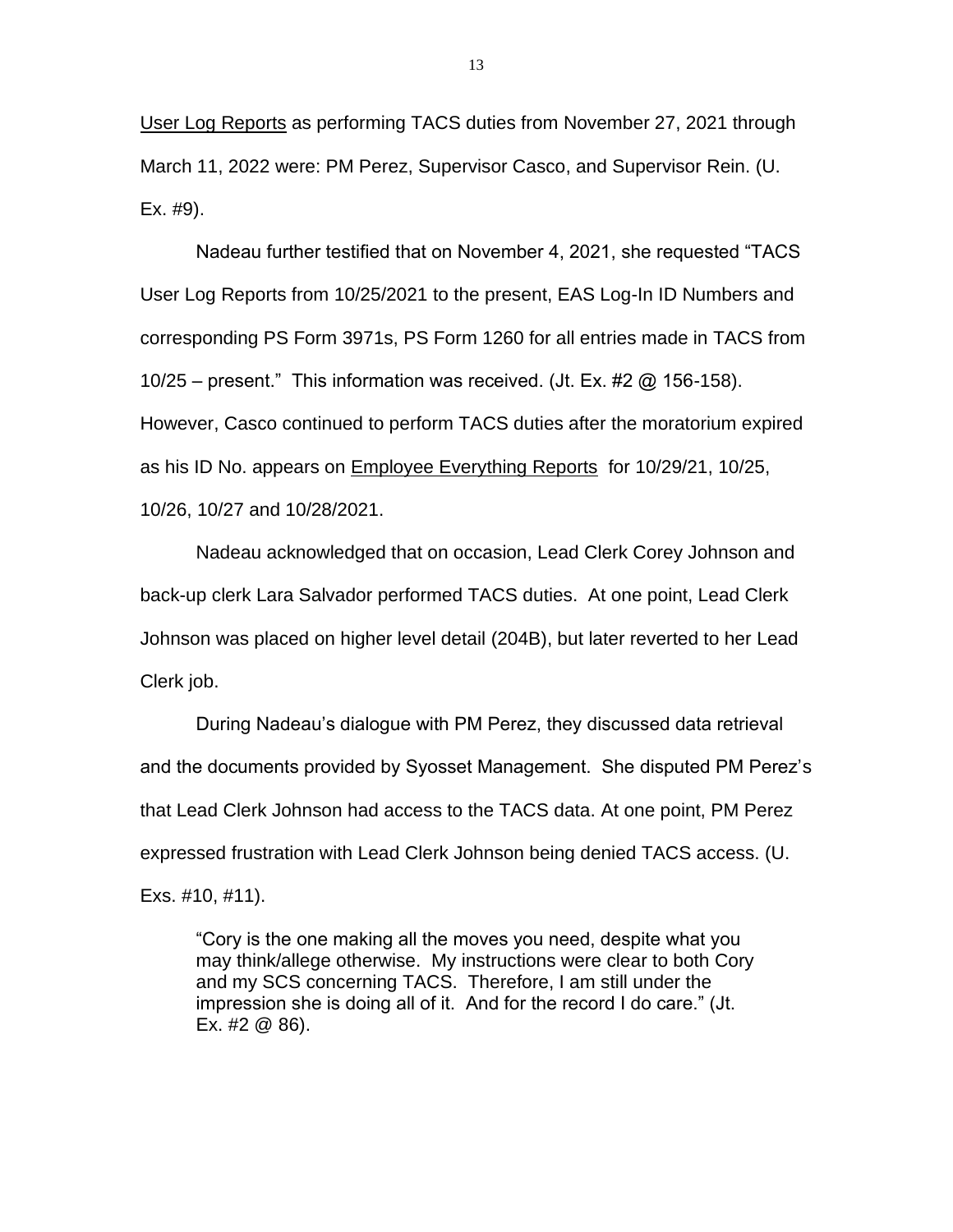Nadeau further testified that the Service had more than 12 days to comply. "Corey Johnson received 4 hours of training. The back-up clerk had not been trained." Nadeau testified that she was unable to conduct the interviews she requested, clerks at Syosset were not performing all TACS duties, and although Clerk Johnson and two back-up clerks were not provided with the in-person, 8 hour training course allegedly due to COVID, Management was still providing inperson window training. (U. Exs. #12, #14). An exception is the 4-hour Time Attendance Collection System (TACS) training, Lead Sales & Service Associate (LSSDA), Corey Johnson received on June 22, 2021 via New York 2 Post Office OPS. (U. Ex. #12).

On cross-examination, Nadeau was referred to Union Exhibit No. 9 and asked how she could know what activities Supervisor Casco was engaged in since the **Employee Everything Report showed only that he logged in and** logged out.

#### Service Position

The Service has defined the issue as: "Did the Postal Service allegedly violate Pre-Arb Settlement Agreement 'TACS Duties and Responsibilities/Lead Clerks' dated September 9, 2021 when LSSDA Johnson was not provided with brush-up training?"

According to the Service, Lead Clerk Johnson is performing TACS duties as per PS Form 1260 and has received the entire training course.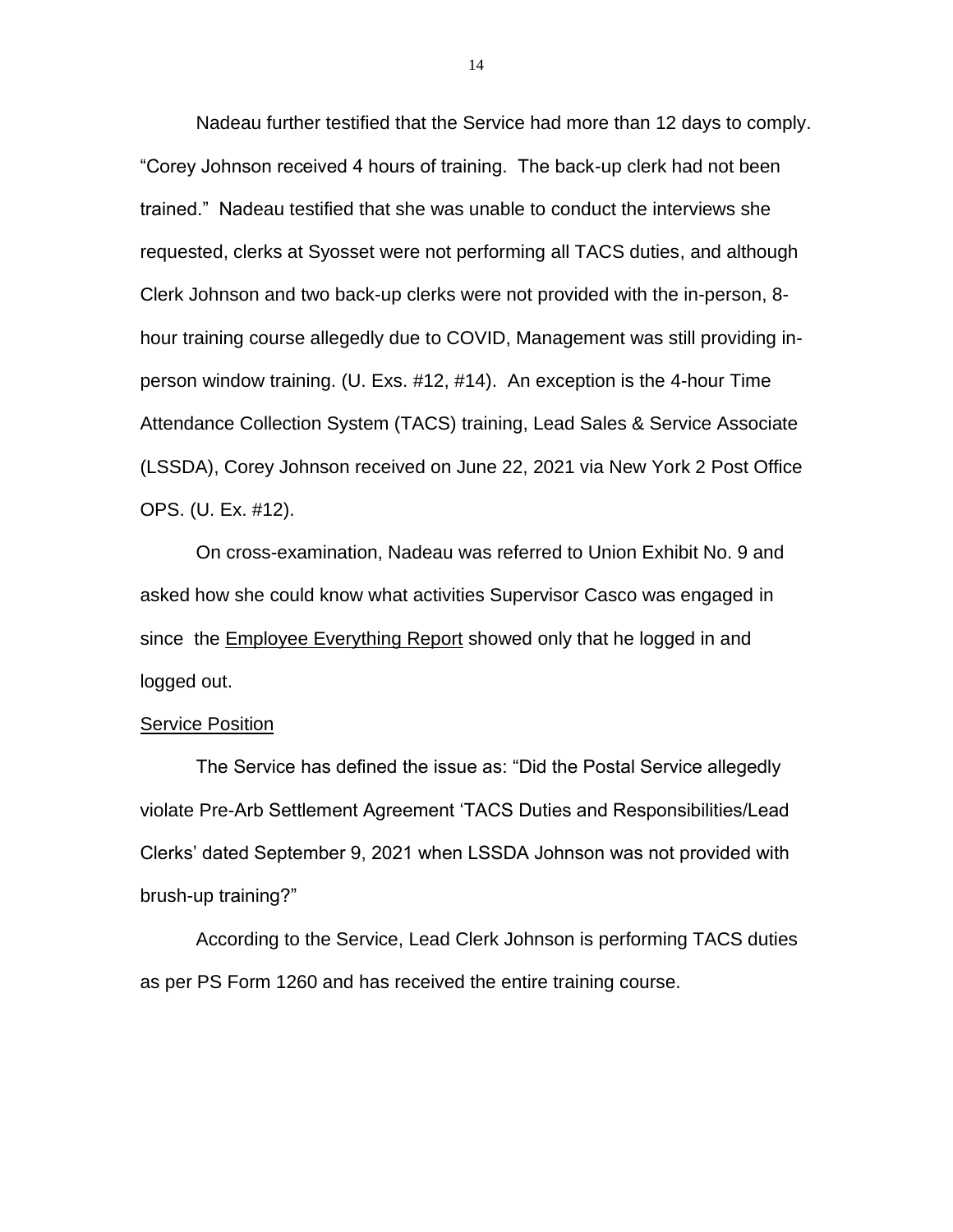The Service maintains that it entered into a verbal agreement with the Local Shop Steward Geneane Abramson that allowed local management to make TACS entries until the back-up lead clerk was trained.

The Arbitrator is urged to draw an adverse inference from the Union's failure to call Local Steward Abramson as a witness and subject her to crossexamination.

The Service cites language in the Union's Step 2 appeal "that despite the October 24, 2021 expiration of the 45-day moratorium articulated in the 9-9-21 settlement that Management did not intend to train a backup clerk to perform TACS duties until 12-1-21." The Service interprets this statement as evidence that the backup clerk was, in fact, trained on December 1, 2021.

The Service refers to Union Exhibit No. 12 to show that Lead Clerk Johnson was trained on June 22, 2021 and is in "completed status." It notes that "nowhere in the case file does Lead Clerk Johnson provide a statement that she is unable to perform TACS duties due to a lack of training."

The Service further considers the remedy proposed by the Union to be improper "as the LSSDA Johnson performed the lead 7 TACS duties and was paid for hours worked." The Service considers the Union's "broad-based undocumented allegation of 'improper training' yet the Union's remedy request is for overtime for all hours clerk craft bargaining unit employees to be made whole in every way inclusive but not limited to being paid Level 7 pay [at] overtime rate for all hours of the violation… The Union could not show how or who was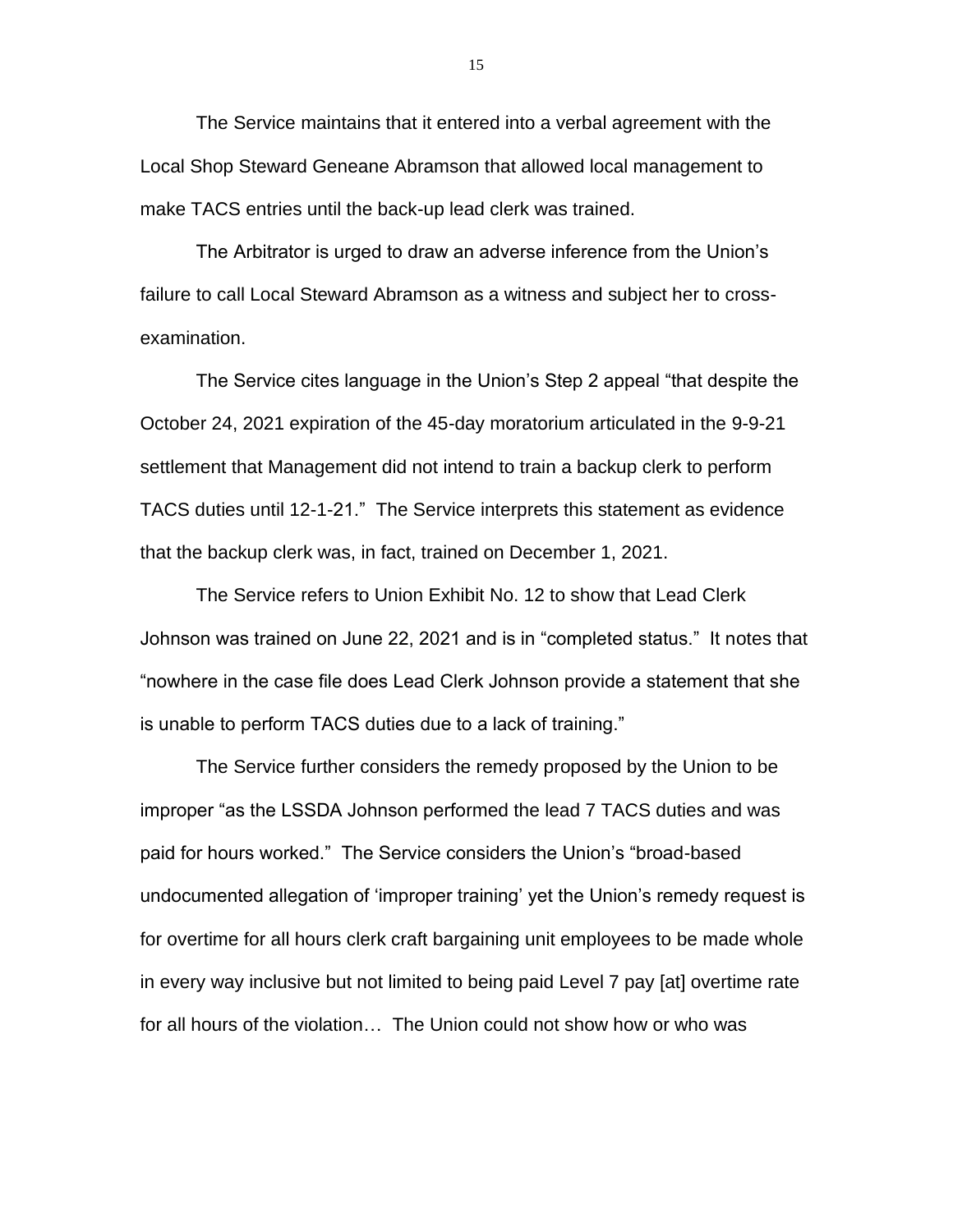harmed and how the remedy request would put the 'harmed employee' back to the status quo ante."

#### Testimony

Postmaster Dioenis D. Perez testified that Management did not meet the Union at Step 2 due to "lots of confusion due to COVID." As he recalled, "I did not make this a priority."

PM Perez testified that on behalf of his Syosset Post Office he reached an agreement with Local Shop Steward Abramson that Managers could perform TACS duties until the back-up (Clerk Frasier) was trained.

On cross-examination, PM Perez acknowledged that no signed agreement was reached with Abramson.

On redirect, he testified that as Postmaster, he can make agreements with the Local Shop Steward to resolve grievances.

#### **DISCUSSION**

Considering the evidence in its entirety, both procedurally and on the merits, the Arbitrator is persuaded that the Service violated the National Agreement, specifically the September 5, 2018 Step 4 Settlement Agreement and the September 9, 2021 Pre-Arbitration Settlement Agreement.

### I. Procedural Issues

With respect to the procedural issues, the Union has provided preponderant evidence that the Service did not comply with its Article 15 obligations. It is undisputed that the Service failed to provide a Step 1 answer, failed to meet at Step 2, and failed to generate a Step 2 answer.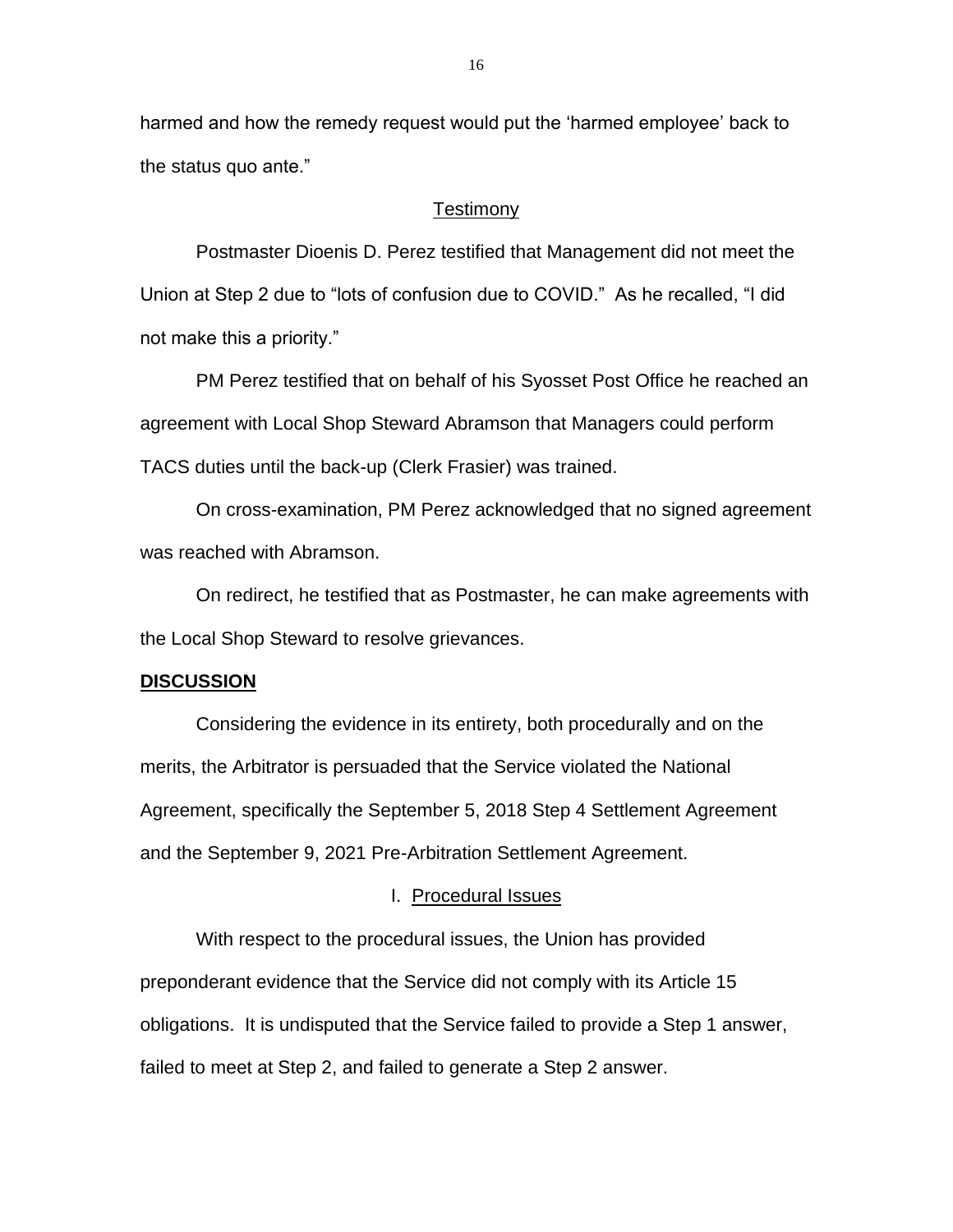While LRS Hrinuk did issue a Step 3 decision, he made uncorroborated assertions that the Local Shop Steward had agreed to allow Management to perform TACS functions beyond October 24, 2021 – the date on which the 45 day moratorium on compliance expired. This contention was rebutted by Executive Vice President Nadeau at Step 1 and by the Union's advocate in his Step 3 additions and corrections.

The Service engaged in further procedural irregularities when Nadeau was denied the opportunity to conduct interviews with eight potential witnesses, including Postmaster Perez, in violation of Articles 17 and 31. In a June 23, 2017 Memo to "Manager, Human Resources (Area)," Doug Tulino, Vice President Labor Relations, wrote:

To ensure that information requested pursuant to Articles 17 and 31 of our respective collective bargaining agreements is provided to the union in a timely manner, all facilities should establish and maintain a log of information requests and their status. District Managers, Human Resources are responsible for ensuring that all facility managers in their district are aware of this responsibility and act on it in a prompt manner."

Notwithstanding the procedural issues, the Union was able to advance the

instant grievance to the arbitration level. In the Arbitrator's opinion, these

procedural irregularities did not ultimately impact the Union's ability to prepare its

case on the merits. The parties have provided for the Service's non-compliance

during the grievance procedure as follows:

Article 15.4.C: Failure by the employer to schedule a meeting or render a decision in any of the Steps of this procedure within the time herein provide (including mutually agreed to extension periods) shall be deemed to move the grievance to the next Step of the grievance-arbitration procedure.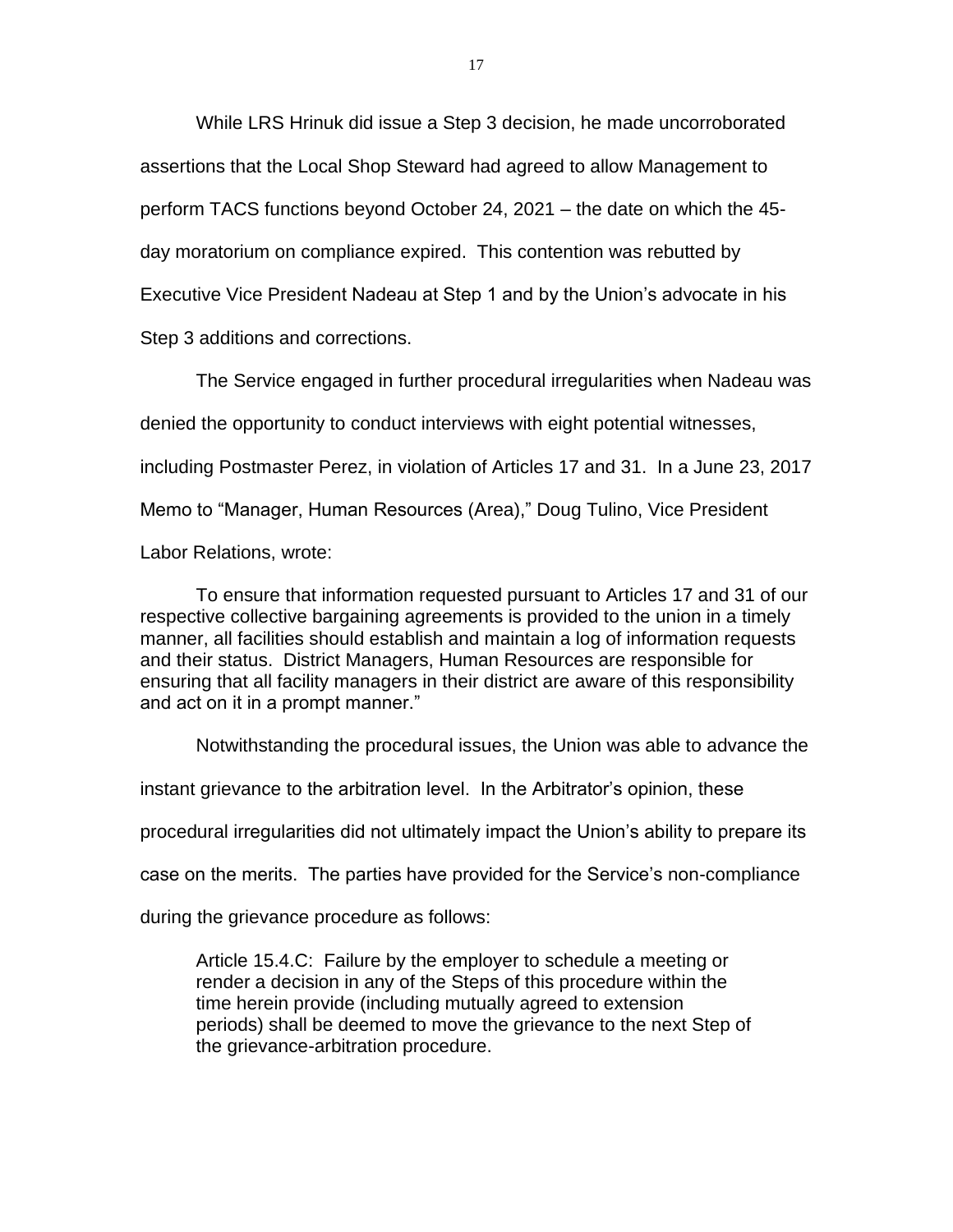The procedural irregularities identified and established by the Union, while counterproductive in terms of labor/Management relations, are not dispositive of the substantive issue of whether the Service failed to comply with two Settlement Agreements.

### II. Substantive Issue

The testimony of Nadeau corroborated by the documentary record establishes by clear and convincing evidence that Management not only failed to provide the requisite training to the Lead Clerk and Backup Clerk(s) as set forth in the Settlement Agreements, it also improperly allowed Management officials to perform these tasks.

Nadeau testified credibly that once the 45-day moratorium on compliance with the 9-9-2021 Settlement Agreement ended on October 24, 2021, during which time Management was allowed to perform TACS duties, Management at the Syosset Post Office continued to improperly perform TACS duties.

For example, the User Log Reports show that Supervisor Casco performed TACS functions for 2 hours on 10/26/2021, approximately 6 hours on 10/28/2021, and 7 hours on 11/1/2021. Similarly, SCS Rein performed TACS duties briefly each day from 4/29/2021 through 12/3/2021. (U. Ex. #9). In addition, Postmaster Perez, who declined to meet with APWU Executive Vice President Nadeau at Step 2, facilitated the contract violation by performing TACS duties on 10/25/21, 10/26/21, 10/27/21, 10/28/21, 10/29/21 and 11/1/21 through 11/5/21.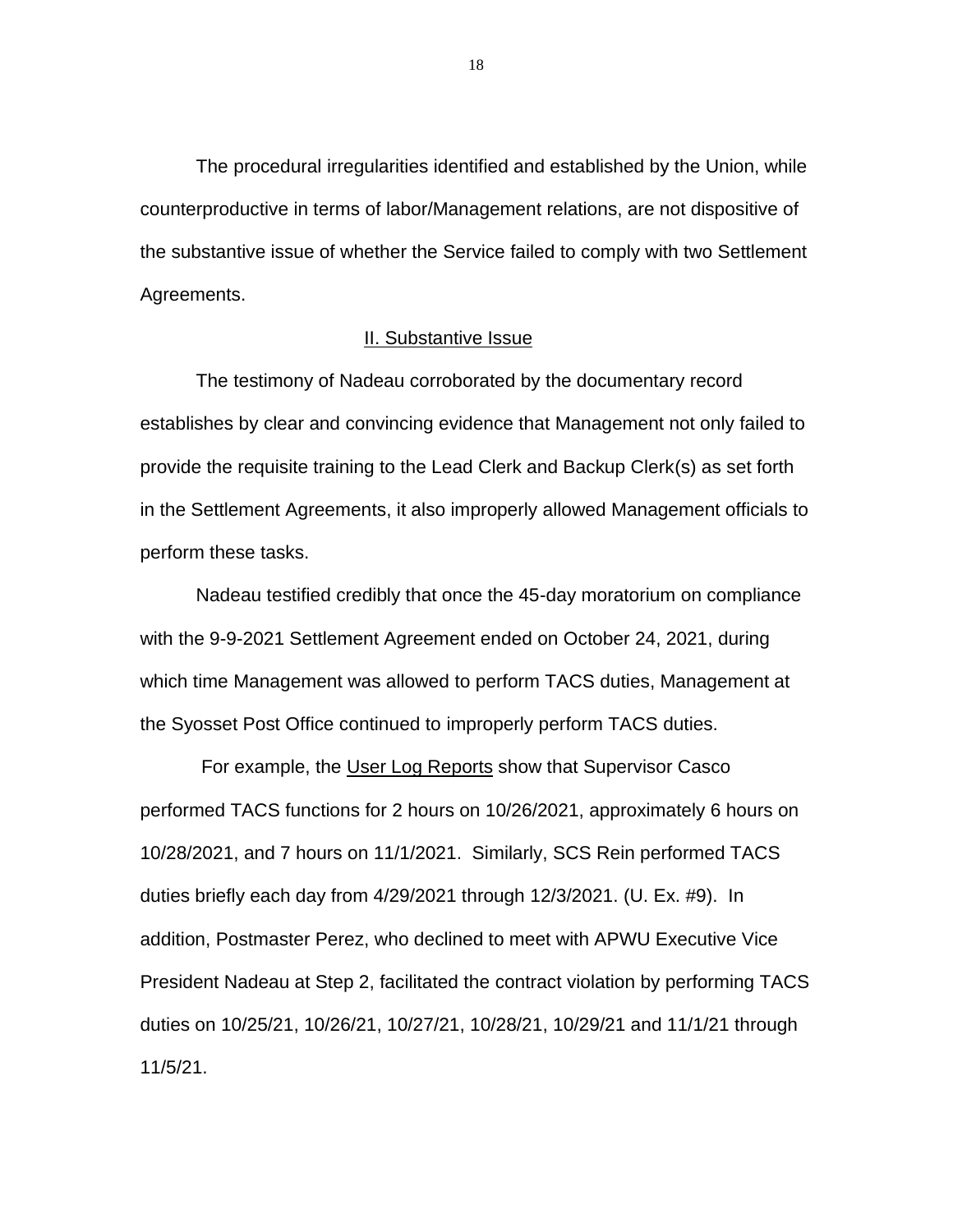The Union identified through the identification numbers provided in Employee Everything Reports that employees who made TACS entries following the moratorium were managers. Notwithstanding the Employee Names and Employee ID Numbers entered on the Employee Everything Report, the actual entries for several TACS tasks were made by managers at the Syosset Post Office. For example, under the name D.N. Haldi, on 10/28/21, SCS Casco, ID No. 04406263 made TACS entries, and also under the name D.N. Haldi, on 10/29/21, SCS Rein, ID No. 01560691, made TACS entries. From 10/23/21 through 11/5/21, the Employee Everything Report data is replete with TACS entries made by SCS Casco and SCS Rein. For example, on 11/1/21, under the Employee Name E.W. Cirrone, they made TACS entries. (Jt. Ex. #2 @ 462).

Clearly, there are bonafide TACS entries on the Employee Everything Report and User Log Reports made by Lead Clerk Cory Johnson (ID No. 04353549) and by backup Clerks Lara Salvador and Kareema Frasier; however, the contract violation pertains to the improper entries made by Management in violation of the Settlement Agreements.

At some point  $(11/6/21 - 11/12/21)$ , the Union filed a grievance complaining that Management was improperly assigning Cory Johnson, a 204B, to perform TACS duties and to cover SCS Rein's absences "which is less than two weeks and not more than 90 days." In addition, Nadeau advised PM Perez to "make sure managers are not entering any inputs, including leave, through ERMS that should be entered by the Lead Clerk, in TACS."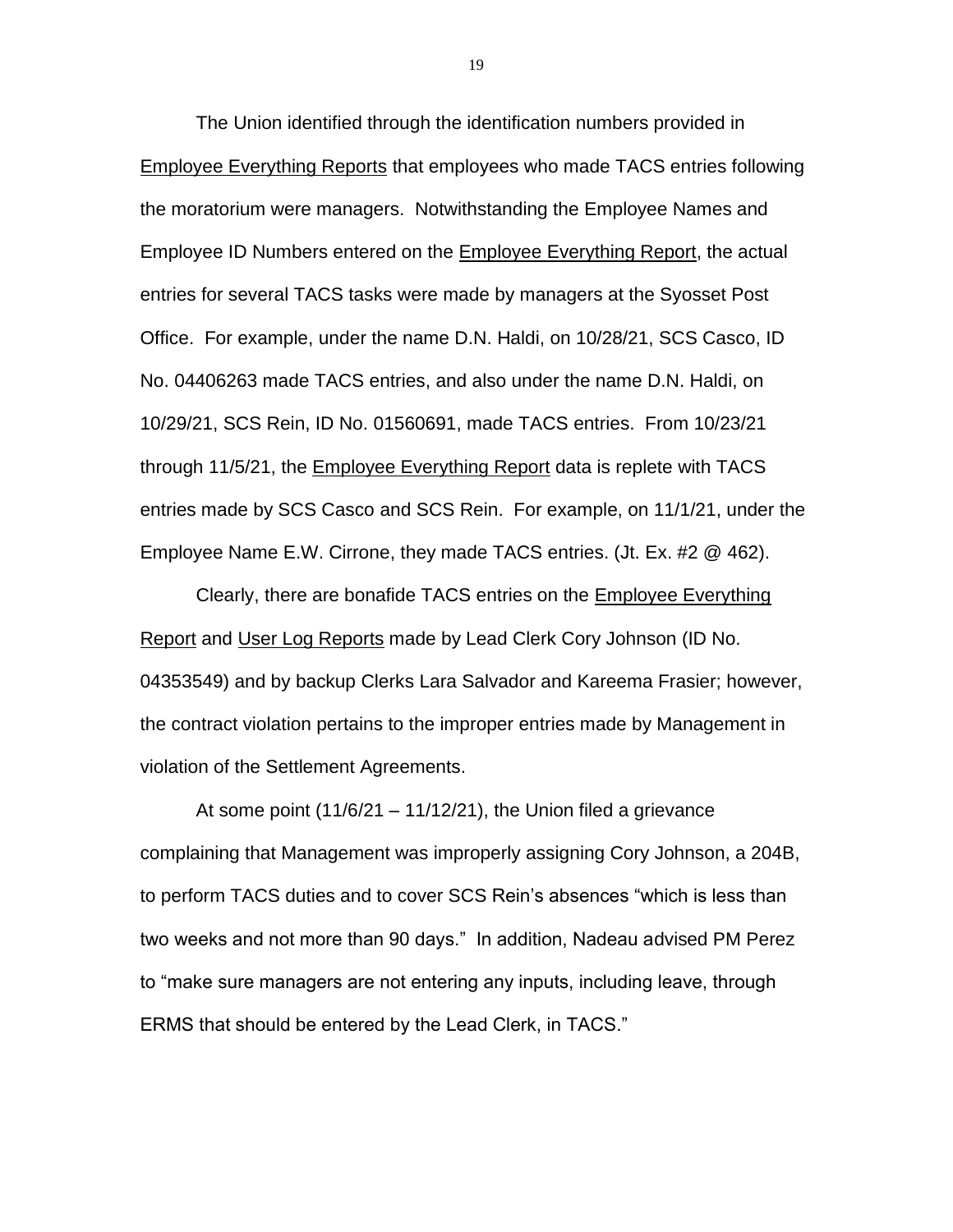Given Management's failure to provide the names of all EAS employees performing TACS duties in the Syosset, NY Post Office, violations of the Settlement Agreements may be more extensive than indicated in the case file.

A further violation was proven by the Union when evidence was adduced that neither Lead Clerk Johnson nor backup Clerk Salvador had received the training set forth in the Step 4 Settlement Agreement 9/5/2018 as follows: "In accordance with the February 4, 2016, Step 4 Settlement Agreement, all Lead Clerks must receive required training…"

The TACS Training Course 31267-01 delineates the course modules for Supervisor Training in the Time and Attendance Collection System. (U. Ex. #13). This 8-hour course is specifically referenced in the 9/5/2018 Agreement. As noted in the Gudenburg Award, #B10C-4B-C16670982 (2019), the Service "failed to provide Northeast Area Lead Clerks with the required eight (8) hour training course." The evidentiary record established that Lead Clerk Johnson received just four (4) hours of training on 6/22/21 and not the full eight (8) hours as required. (U. Ex. #12).

As noted above, PM Perez acknowledged that Lead Clerk Johnson was denied access to TACS Reports. In his email dated March 3, 2022, he wrote to Nadeau: "Can you check to see why Cory is limited to only these (7) reports…" (U. Ex. #10). The training course identifies 85 reports that Lead Clerks should have access to which are incorporated by reference in the 9/12/2021 Settlement Agreement where it states in Item No. 12 under TACS duties "Runs TACS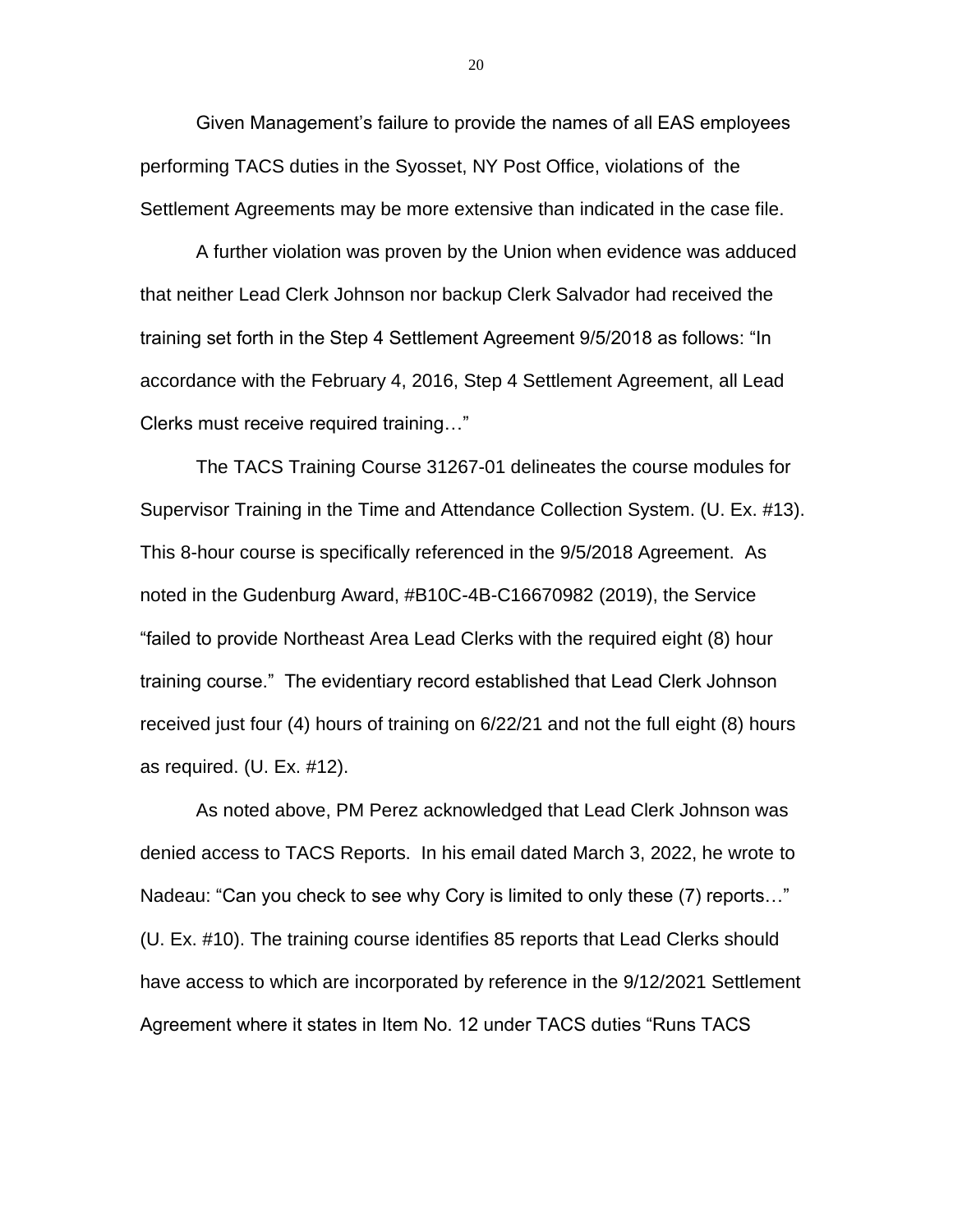reports." The Syosset, NY Post Office is among the offices where TACS training and TACS access had been denied to the clerk craft from 9/9/21 to the present.

For its part, the Service took issue with the Union's failure to call Shop Steward Abramson to address the alleged agreement she made with Management to permit local Management to make TACS entries until the backup clerk was trained – albeit after the expiration of the 45-day moratorium.

In the Arbitrator's opinion, the testimony of Shop Steward Abramson would have been irrelevant since there is no contractual authority for a local steward to enter into an agreement with local Management that contradicts a National Settlement Agreement.

It is noteworthy that Management while claiming, on the one hand, that it reached an agreement with Local Steward Abramson allowing Managers to perform TACS duties, denies, on the other hand, that Managers extensively performed such TACS duties.

The Service's assertion that LSSDA Johnson should have submitted a statement declaring that "she is unable to perform TACS duties due to lack of training" is deemed contradictory by the Arbitrator. An email exchange with Postmaster Perez, supra, provides evidence that Lead Clerk Johnson was performing only seven (7) of possibly eighty-five (85) TACS functions circa 3/3/2022. Moreover, until she was fully trained via the 8-hour course, she would not know what TACS duties she was precluded from performing due to a lack of training.